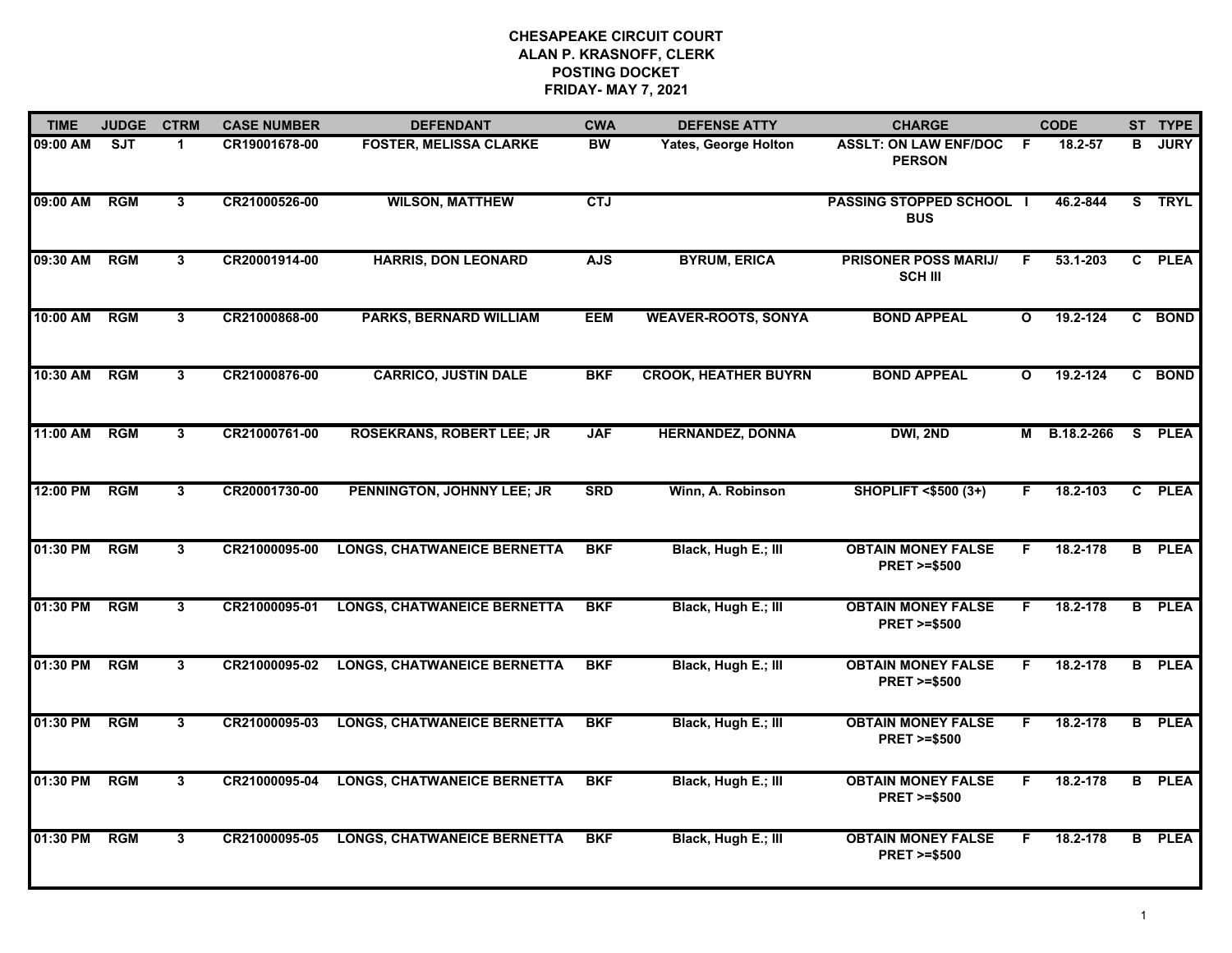| <b>TIME</b> | <b>JUDGE</b> | <b>CTRM</b>  | <b>CASE NUMBER</b> | <b>DEFENDANT</b>                   | <b>CWA</b> | <b>DEFENSE ATTY</b>       | <b>CHARGE</b>                                       |    | <b>CODE</b> |                | ST TYPE     |
|-------------|--------------|--------------|--------------------|------------------------------------|------------|---------------------------|-----------------------------------------------------|----|-------------|----------------|-------------|
| 01:30 PM    | <b>RGM</b>   | 3            | CR21000095-06      | <b>LONGS, CHATWANEICE BERNETTA</b> | <b>BKF</b> | Black, Hugh E.; III       | <b>OBTAIN MONEY FALSE</b><br><b>PRET &gt;=\$500</b> | F. | 18.2-178    | B              | <b>PLEA</b> |
| 01:30 PM    | <b>RGM</b>   | 3            | CR21000095-07      | <b>LONGS, CHATWANEICE BERNETTA</b> | <b>BKF</b> | Black, Hugh E.; III       | <b>OBTAIN MONEY FALSE</b><br><b>PRET &gt;=\$500</b> | F. | 18.2-178    | B              | <b>PLEA</b> |
| 01:30 PM    | RGM          | 3            | CR21000095-08      | <b>LONGS, CHATWANEICE BERNETTA</b> | <b>BKF</b> | Black, Hugh E.; III       | <b>FALSE INFO TO INCREASE</b><br><b>BENEFIT</b>     | М  | 60.2-632    | $\overline{B}$ | <b>PLEA</b> |
| 01:30 PM    | <b>RGM</b>   | 3            | CR21000095-09      | <b>LONGS, CHATWANEICE BERNETTA</b> | <b>BKF</b> | Black, Hugh E.; III       | <b>FALSE INFO TO INCREASE M</b><br><b>BENEFIT</b>   |    | 60.2-632    | B              | <b>PLEA</b> |
| 01:30 PM    | <b>RGM</b>   | 3            | CR21000095-10      | <b>LONGS, CHATWANEICE BERNETTA</b> | <b>BKF</b> | Black, Hugh E.; III       | <b>FALSE INFO TO INCREASE M</b><br><b>BENEFIT</b>   |    | 60.2-632    | B              | <b>PLEA</b> |
| 01:30 PM    | RGM          | 3            | CR21000095-11      | <b>LONGS, CHATWANEICE BERNETTA</b> | <b>BKF</b> | Black, Hugh E.; Ill       | <b>FALSE INFO TO INCREASE</b><br><b>BENEFIT</b>     | M  | 60.2-632    | в              | <b>PLEA</b> |
| 01:30 PM    | RGM          | 3            | CR21000095-12      | <b>LONGS, CHATWANEICE BERNETTA</b> | <b>BKF</b> | Black, Hugh E.; III       | <b>FALSE INFO TO INCREASE</b><br><b>BENEFIT</b>     | M  | 60.2-632    | $\overline{B}$ | <b>PLEA</b> |
| 01:30 PM    | <b>RGM</b>   | 3            | CR21000095-13      | <b>LONGS, CHATWANEICE BERNETTA</b> | <b>BKF</b> | Black, Hugh E.; III       | FALSE INFO TO INCREASE M<br><b>BENEFIT</b>          |    | 60.2-632    | B.             | <b>PLEA</b> |
| 01:30 PM    | <b>RGM</b>   | 3            | CR21000095-14      | <b>LONGS, CHATWANEICE BERNETTA</b> | <b>BKF</b> | Black, Hugh E.; III       | <b>FALSE INFO TO INCREASE M</b><br><b>BENEFIT</b>   |    | 60.2-632    | B              | <b>PLEA</b> |
| 01:30 PM    | <b>RGM</b>   | $\mathbf{3}$ | CR21000095-15      | <b>LONGS, CHATWANEICE BERNETTA</b> | <b>BKF</b> | Black, Hugh E.; III       | <b>FALSE INFO TO INCREASE</b><br><b>BENEFIT</b>     | M  | 60.2-632    | B              | <b>PLEA</b> |
| 02:00 PM    | <b>RGM</b>   | 3            | CR14001659-02      | <b>WILLOUGHBY, BILLY LEE</b>       | <b>SRD</b> | <b>STEVENSON, LAKISHI</b> | <b>VIOL PROBATION ON FEL</b><br><b>OFF</b>          | -F | 19.2-306    | в              | <b>REV</b>  |
| 02:30 PM    | RGM          | $\mathbf{3}$ | CR05003129-02      | <b>JONES, BRYANT LAMAR</b>         | <b>SNO</b> | <b>STEVENSON, LAKISHI</b> | <b>VIOL PROBATION ON FEL</b><br><b>OFF</b>          | F. | 19.2-306    | в              | <b>REV</b>  |
| 02:30 PM    | <b>RGM</b>   | 3            | CR05003130-02      | <b>JONES, BRYANT LAMAR</b>         | <b>SNO</b> | <b>STEVENSON, LAKISHI</b> | <b>VIOL PROBATION ON FEL</b><br><b>OFF</b>          | -F | 19.2-306    | в              | <b>REV</b>  |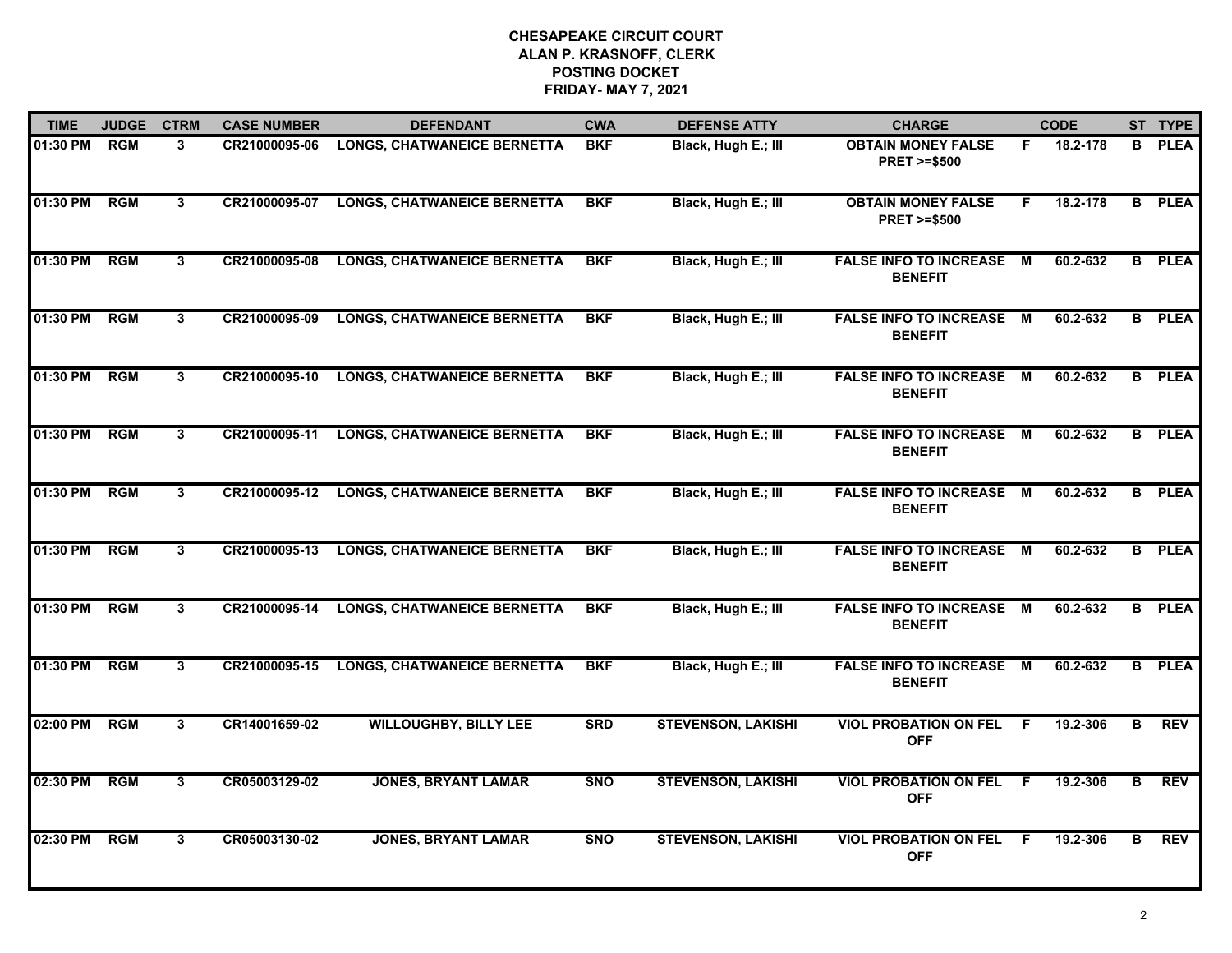| <b>TIME</b> | <b>JUDGE</b> | <b>CTRM</b>             | <b>CASE NUMBER</b> | <b>DEFENDANT</b>                       | <b>CWA</b> | <b>DEFENSE ATTY</b>       | <b>CHARGE</b>                                       |              | <b>CODE</b>     |                | ST TYPE       |
|-------------|--------------|-------------------------|--------------------|----------------------------------------|------------|---------------------------|-----------------------------------------------------|--------------|-----------------|----------------|---------------|
| 02:30 PM    | <b>RGM</b>   | 3                       | CR05003131-02      | <b>JONES, BRYANT LAMAR</b>             | <b>SNO</b> | <b>STEVENSON, LAKISHI</b> | <b>VIOL PROBATION ON FEL</b><br><b>OFF</b>          | -F           | 19.2-306        | В              | <b>REV</b>    |
| 03:00 PM    | <b>RGM</b>   | $\mathbf{3}$            | CR21000867-00      | <b>LEWIS, COREY R</b>                  | <b>BEC</b> | <b>BLACK, BRITTANY R</b>  | <b>BOND APPEAL</b>                                  | $\mathbf{o}$ | 19.2-124        |                | C BOND        |
| 09:00 AM    | <b>JWB</b>   | $\overline{4}$          | CR18001365-00      | <b>EDMONDS, DAMIAN DEVAL</b>           | <b>WHC</b> |                           | <b>EMBEZZLEMENT &gt;=\$200</b>                      | F.           | $18.2 - 111$    | $\overline{B}$ | RR            |
| 09:00 AM    | <b>JWB</b>   | 4                       | CR19000877-00      | <b>GRIFFIN, JERBRE SHAROD</b>          | <b>AHM</b> |                           | <b>GRND LARCENY: &gt;=\$500</b><br><b>NOT PERSN</b> | F.           | 18.2-95         | в              | <b>RR</b>     |
| 09:00 AM    | <b>JWB</b>   | 4                       | CR21000435-00      | <b>PATTERSON, ANDRE</b>                | <b>BKF</b> | <b>CLINE, SHAWN M</b>     | <b>GRAND LARCENY: AUTO</b><br><b>THEFT</b>          | F.           | 18.2-95         |                | <b>B</b> PLEA |
| 09:00 AM    | <b>JWB</b>   | $\overline{4}$          | CR21000435-01      | <b>PATTERSON, ANDRE</b>                | <b>BKF</b> | <b>CLINE, SHAWN M</b>     | <b>GRAND LARCENY AUTO</b><br><b>CONSPIRE</b>        | F.           | 18.2-95         |                | <b>B</b> PLEA |
| 09:00 AM    | <b>JWB</b>   | $\overline{4}$          | CR21000435-02      | <b>PATTERSON, ANDRE</b>                | <b>BKF</b> | <b>CLINE, SHAWN M</b>     | <b>EMBEZZLEMENT &lt;\$500</b>                       | М            | $18.2 - 111$    |                | <b>B</b> PLEA |
| 09:30 AM    | <b>JWB</b>   | $\overline{\mathbf{4}}$ | CR21000754-01      | <b>SWANNER, MICHAEL DANIEL</b>         | <b>AHM</b> |                           | <b>FIREARM: RECKLESS</b><br><b>HANDLING</b>         | м            | 18.2-56.1       |                | C ADAT        |
| 09:30 AM    | <b>JWB</b>   | 4                       | CR21000754-02      | <b>SWANNER, MICHAEL DANIEL</b>         | <b>AHM</b> |                           | <b>OBSTRUCT/RESIST W/O</b><br><b>FORCE</b>          | м            | 18.2-460        |                | C ADAT        |
| 09:30 AM    | <b>JWB</b>   | $\overline{4}$          | CR21000754-03      | <b>SWANNER, MICHAEL DANIEL</b>         | <b>AHM</b> |                           | <b>SHOOT IN PUBLIC PLACE:</b><br><b>NO INJ</b>      | M            | 18.2-280        |                | C ADAT        |
| 09:30 AM    | <b>JWB</b>   | 4                       | CR10000523-03      | YARBOROUGH, ANTHONY<br><b>DONELLA</b>  | <b>AJS</b> | <b>MORRIS, DIALLO K</b>   | <b>VIOL PROBATION ON FEL</b><br><b>OFF</b>          | F.           | 19.2-306        |                | C ADAT        |
| 09:30 AM    | <b>JWB</b>   | $\overline{\mathbf{4}}$ | CR19001662-00      | YARBOROUGH, ANTHONY<br><b>DONNELLA</b> | <b>AJS</b> | Morris, Diallo K.         | LIC REVOKED H.O.                                    | F.           | B.46.2-357      |                | C ADAT        |
| 09:30 AM    | <b>JWB</b>   | 4                       | CR19001662-01      | YARBOROUGH, ANTHONY<br><b>DONNELLA</b> | <b>AJS</b> | Morris, Diallo K.         | <b>FTA-TRIAL</b>                                    |              | $M$ 18.2-456(6) |                | C ADAT        |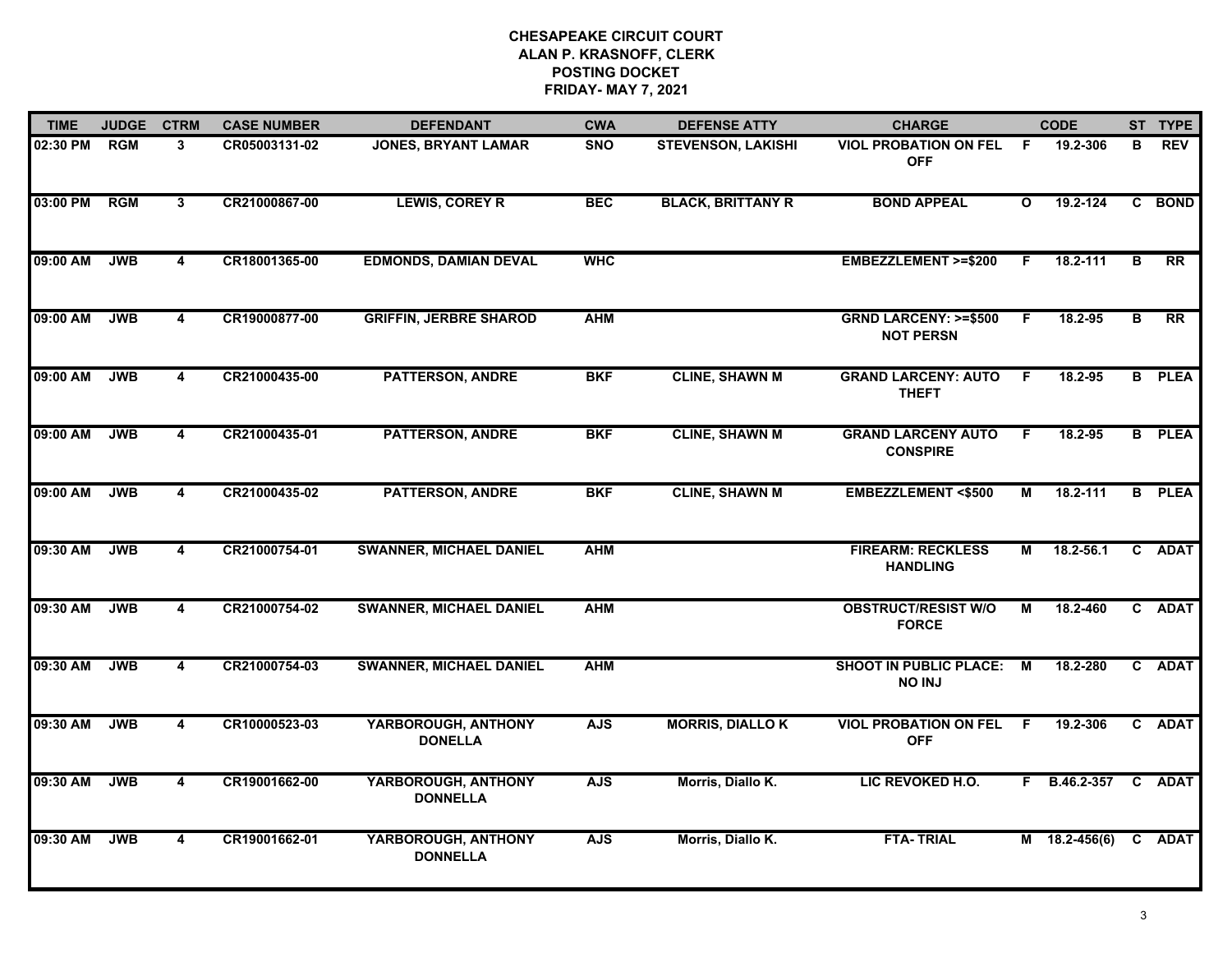| <b>TIME</b> | <b>JUDGE</b> | <b>CTRM</b>             | <b>CASE NUMBER</b> | <b>DEFENDANT</b>                               | <b>CWA</b> | <b>DEFENSE ATTY</b>     | <b>CHARGE</b>                                        |    | <b>CODE</b>     |    | ST TYPE     |
|-------------|--------------|-------------------------|--------------------|------------------------------------------------|------------|-------------------------|------------------------------------------------------|----|-----------------|----|-------------|
| 10:15 AM    | <b>JWB</b>   | 4                       | CR21000628-00      | POWELL, CYNTHIA VIRGINIA                       | <b>KJB</b> | <b>HERNANDEZ, DONNA</b> | <b>POSSESS HEROIN</b>                                | F. | 18.2-250        | C. | <b>PLEA</b> |
| 10:15 AM    | <b>JWB</b>   | $\overline{\mathbf{4}}$ | CR21000628-01      | <b>POWELL, CYNTHIA VIRGINIA</b>                | <b>KJB</b> | <b>HERNANDEZ, DONNA</b> | <b>POSSESS COCAINE</b>                               | F. | 18.2-250        |    | C PLEA      |
| 10:15 AM    | <b>JWB</b>   | $\overline{4}$          | CR21000628-02      | POWELL, CYNTHIA VIRGINIA                       | <b>KJB</b> | <b>HERNANDEZ, DONNA</b> | <b>POSS PARAPHERNALIA</b>                            | М  | 54.1-3466       |    | C PLEA      |
| 10:45 AM    | <b>JWB</b>   | 4                       | CR20001989-00      | <b>CRUZ, MARIA LOUNDES</b>                     | <b>ASA</b> |                         | <b>FAIL TO OBTAIN</b><br><b>REGISTRATION</b>         |    | 46.2-600        |    | S TRYL      |
| 11:15 AM    | <b>JWB</b>   | 4                       | CR20000983-00      | <b>MICK, TRISTAN JAMES</b>                     | <b>KJB</b> | Gilchrist, Kurt A.      | <b>STRANGULATION</b>                                 | F. | 18.2-51.6       |    | C SENR      |
| 11:15 AM    | <b>JWB</b>   | 4                       | CR20000983-01      | <b>MICK, TRISTAN JAMES</b>                     | <b>KJB</b> | Gilchrist, Kurt A.      | <b>ASSAULT</b>                                       | М  | 18.2-57         |    | C SENR      |
| 12:00 PM    | <b>JWB</b>   | $\overline{\mathbf{4}}$ | CR20001824-00      | <b>MONACO, CASEY JAMES</b>                     | <b>MEB</b> | <b>WINSTEAD, FAITH</b>  | <b>NO DRIVERS LICENSE</b>                            | М  | 46.2-300        |    | C BOND      |
| 12:00 PM    | <b>JWB</b>   | 4                       | CR20001824-01      | <b>MONACO, CASEY JAMES</b>                     | <b>MEB</b> | <b>WINSTEAD, FAITH</b>  | <b>FAIL TO APPEAR; ADAT</b>                          |    | $M$ 18.2-456(6) |    | C BOND      |
| 12:30 PM    | <b>JWB</b>   | 4                       | CR20000342-00      | <b>MORRIS, DENTERRIO DUWAYNE;</b><br><b>SR</b> | <b>BEC</b> | <b>BYRUM, ERICA</b>     | <b>NONVIOLENT FELON POSS F</b><br><b>GUN &gt;10Y</b> |    | 18.2-308.2      |    | C MENT      |
| 12:30 PM    | <b>JWB</b>   | 4                       | CR20000342-01      | <b>MORRIS, DENTERRIO DUWAYNE;</b><br><b>SR</b> | <b>BEC</b> | <b>BYRUM, ERICA</b>     | <b>AGGRAVATED MALICIOUS F</b><br><b>WOUNDING</b>     |    | $18.2 - 51.2$   |    | C MENT      |
| 12:30 PM    | <b>JWB</b>   | $\overline{\mathbf{4}}$ | CR20000342-02      | <b>MORRIS, DENTERRIO DUWAYNE;</b><br><b>SR</b> | <b>BEC</b> | <b>BYRUM, ERICA</b>     | <b>RECKLESS HANDLING F/A F</b><br><b>W/INJURY</b>    |    | 18.2-56.1       | C. | <b>MENT</b> |
| 12:30 PM    | <b>JWB</b>   | 4                       | CR20000342-03      | <b>MORRIS, DENTERRIO DUWAYNE;</b><br><b>SR</b> | <b>BEC</b> | <b>BYRUM, ERICA</b>     | <b>OCC BLDG: MALIC</b><br>SHOOT/THROW                | F. | 18.2-279        |    | C MENT      |
| 02:00 PM    | <b>JWB</b>   | 4                       | CR20000171-01      | <b>ELLIS, IVORY DAVINA</b>                     | <b>BEC</b> | Broccoletti, James O.   | VIOL GOOD BEHAV ON MISD M<br><b>OFF</b>              |    | 19.2-306        |    | <b>REV</b>  |